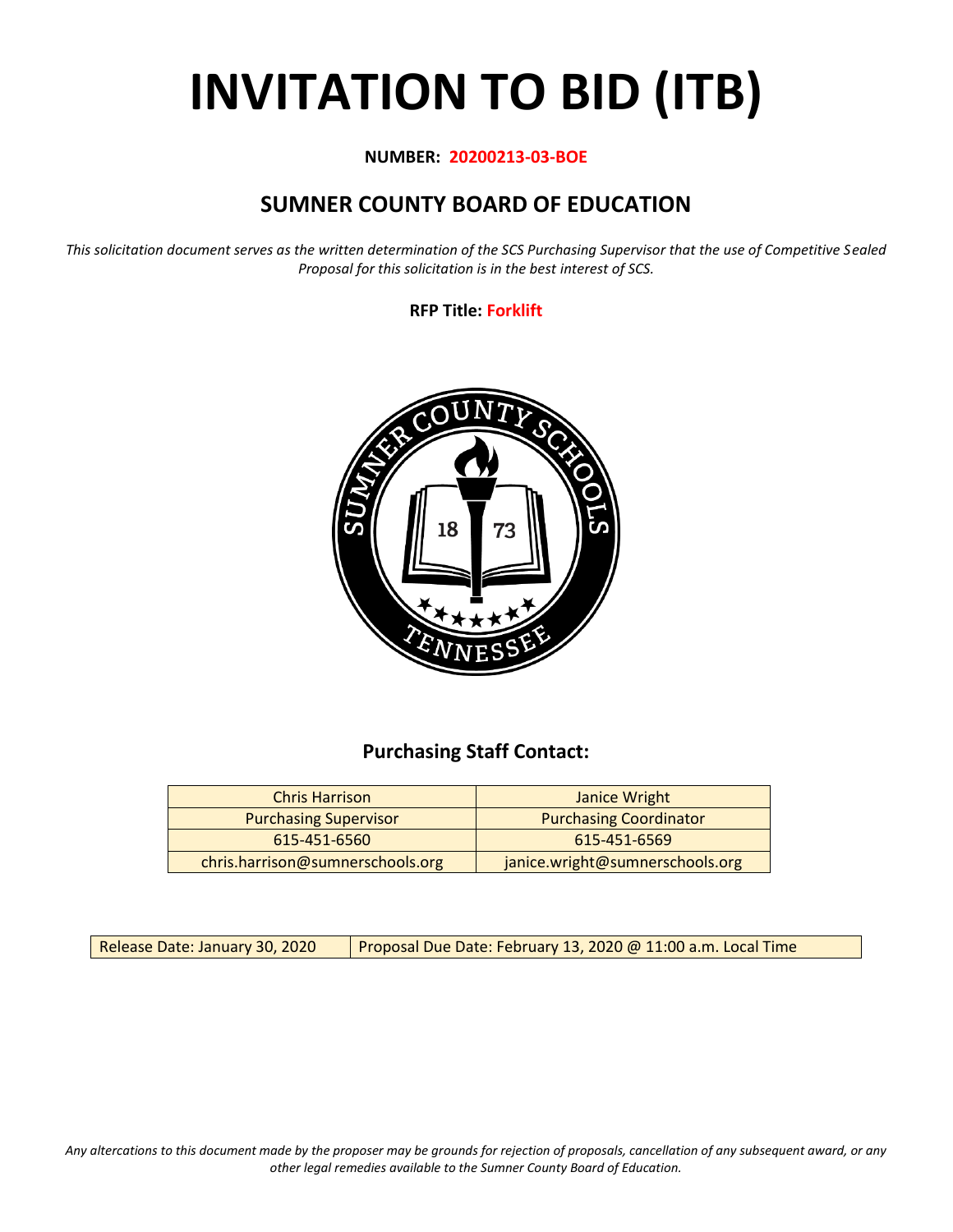## **NOTICE TO PROPOSERS**

There may be one or more amendments to this ITB. In order to receive communication for any such amendments issued specifically to this ITB, the proposer must provide the information requested below to the Sumner County Board of Education (SCS) Purchasing Department. The information may be sent by email to: Chris Harrison, Purchasing Supervisor, chris.harrison@sumnerschools.org. SCS will send amendments only to those proposers which complete and return this information in a timely manner.

| <b>ITB Number:</b>      | 20200213-03-BOE Forklift |
|-------------------------|--------------------------|
| Company Name:           |                          |
| <b>Mailing Address:</b> |                          |
|                         |                          |
|                         |                          |
| Phone Number:           |                          |
| <b>Contact Person:</b>  |                          |
| <b>Email Address:</b>   |                          |
|                         |                          |
| Authorized Signature:   |                          |
| <b>Printed Name:</b>    |                          |
| Date:                   |                          |

Emailed amendments will be sent in a Microsoft Word (Office for Windows) or Portable Document Format (pdf) format. Any alterations to the document made by the proposer may be grounds for rejection of proposal, cancellation of any subsequent award or any other legal remedies available to SCS.

Amendments will also be posted on the SCS website **https://sumnerschools.org/index.php/current-bids-and-rfps** and attached to the solicitation listing as a PDF or WORD file. Check the particular solicitation on the Current Bids and RFPs webpage for any posted amendments.

By completing and returning this form, the Proposer has expressed its intent to provide a proposal for **20200213-03-BOE Forklift.**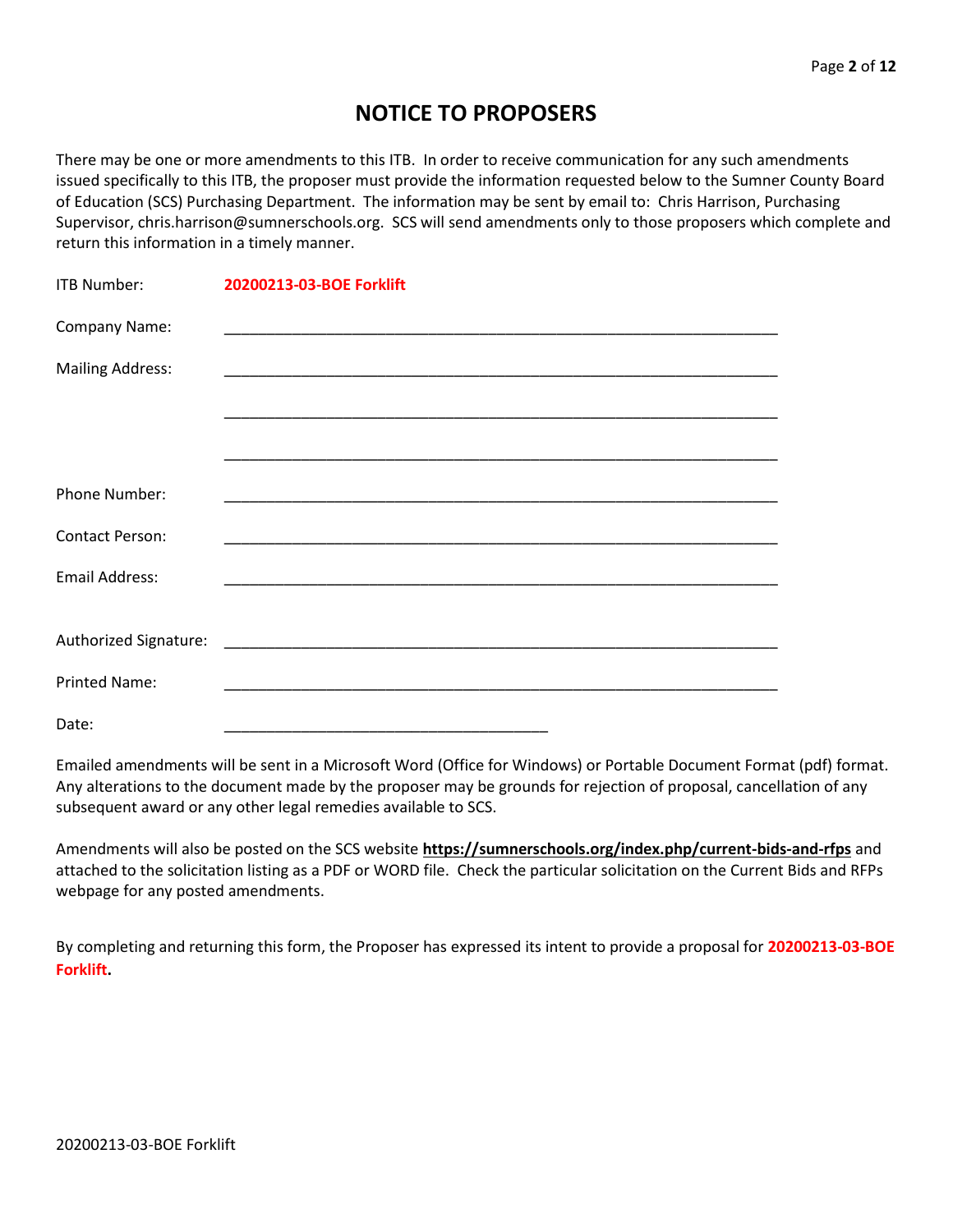## **TABLE OF CONTENTS**

- 1. Specification
- 2. Source Selection and Contract Award
- 3. Schedule of Events
- 4. Delivery of Proposals
- 5. Protests
- 6. New Vendors
- 7. Attachments
	- A. Bid Form/Certification
	- B. IRS Form W9
	- C. Attestation Re Personnel
	- D. Standard Terms and Conditions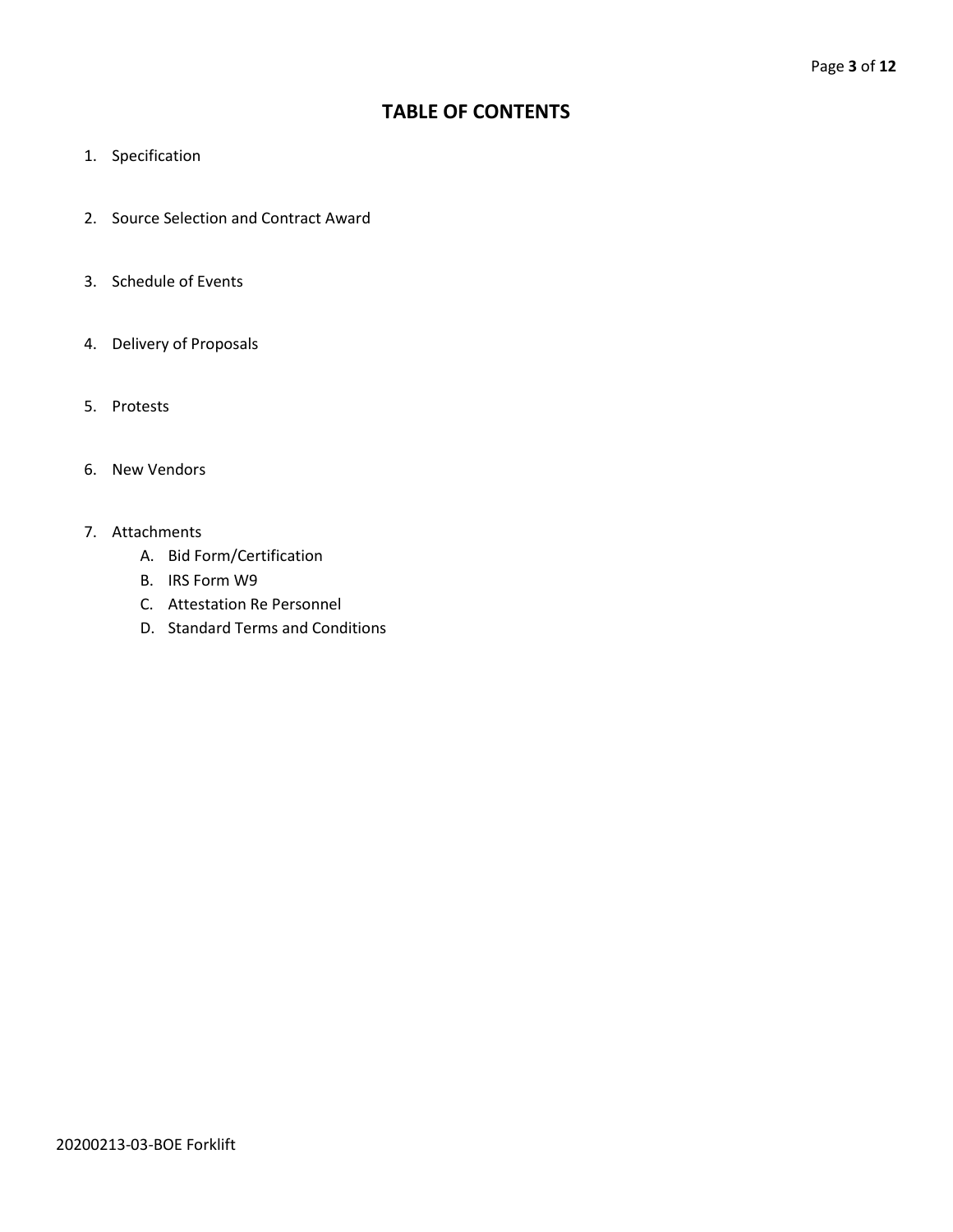1. Specification

SCS requests pricing for new and used equipment meeting the minimum specifications.

- Triple Mast: 200" lift height
- Lift Rating: 5,000 lbs. minimum
- Internal Combustion Engine LP
- Side Shifting Fork Positioner
- Backup Alarm/Strobe
- Aluminum LP Tank
- Front & Rear Mirrors
- Standard Length Forks included
- Pneumatic Tires
- Used Equipment
	- o No more than 1,000 hours
	- o 2017 or newer model
- 2. Source Selection and Contract Award
	- Award, if made, will be made to the proposer submitting the lowest cost proposal and whom is also determined to be Responsive.
		- o General Criteria to be determined "Responsive"
			- Does the proposal include all required information?
			- Does the proposal include completed attachment forms?
			- Was the proposal delivered on or before the stated deadline?
	- SCS reserves the right to reject any proposal that takes exception to the specifications unless prior approval is requested and granted by SCS.
	- Upon mutual agreement by both parties, SCS shall grant the right to extend the terms, conditions and prices of contract(s) awarded from this ITB to other Institutions (such as State, Local and/or Public Agencies) who express an interest in participating in any contract that results from this ITB. Each of the "piggyback" Institutions will issue their own purchasing documents for purchase of the goods/services. Proposer agrees that SCS shall bear no responsibility or liability for any agreements between Proposer and the other Institution(s) who desire to exercise this option.

#### 3. Schedule of Events

| <b>RFP Issued</b>              | January 30, 2020                          |
|--------------------------------|-------------------------------------------|
| <b>RFP Submission DEADLINE</b> | February 13, 2020 @ 11:00 a.m. Local Time |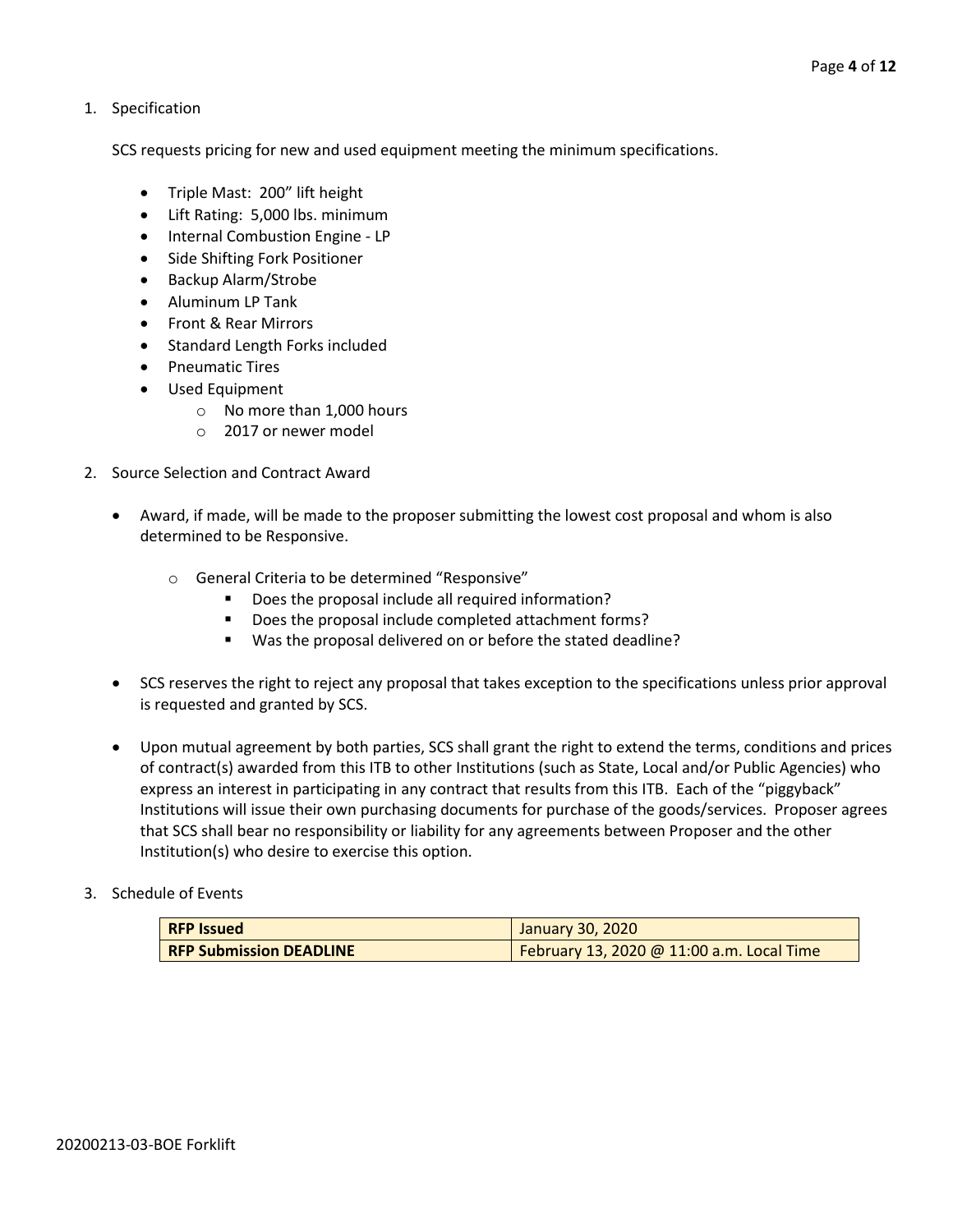#### 4. Delivery of Proposals

Sealed proposals will be accepted until **February 13, 2020 @ 11:00 a.m. Local Time**. Proposals received after that time will be deemed invalid. Vendors mailing proposal packages must allow sufficient time to ensure receipt of their package by the time specified. SCS shall not accept proposals via electronic transmission such as email, fax, etc. There will be no exceptions. Proposals will be opened and read aloud. The reading of the bids will begin at **11:00 a.m.**

Due to the nature of deliveries to the SCS Support Services Facility by carriers such as UPS, FedEx and such like; the proposal package will be accepted if the date and time on the delivery confirmation are indicated to be on or before the Proposal Deadline.

| Delivery Address: | Sumner County Board of Education |  |
|-------------------|----------------------------------|--|
|                   | Attn: Purchasing Supervisor      |  |
|                   | 1500 Airport Road                |  |
|                   | Gallatin, TN 37066               |  |

The package containing the proposal must be sealed and clearly marked on the outside of the package: **"20200213-03-BOE Forklift" DO NOT OPEN**

#### 5. Protests

In the event that any interested party finds any part of the listed specifications, terms or conditions to be discrepant, incomplete or otherwise questionable in any respect; it shall be the responsibility of the concerned party to notify the SCS Purchasing Office of such matters immediately upon receipt of the ITB. All notifications must be sent to the Purchasing Supervisor via email at [purchasing@sumnerschools.org.](mailto:purchasing@sumnerschools.org)

Any actual or prospective Proposer who is aggrieved in connection with the ITB or award of a contract may protest to the Purchasing Supervisor and/or the Sumner County Board of Education at its regularly scheduled meeting.

#### 6. New Vendors

- To comply with Internal Revenue Service requirements, all vendors who perform any type of service are required to have a current IRS Form W-9 on file with the SCS Finance Department. It is a mandatory requirement to complete the IRS Form W-9 (Attachment 1) included in this RFP.
- To comply with the Tennessee Lawful Employment Act (50-1-702 and 50-1-703), non-employees (individuals paid directly by the employer in exchange for the individual's labor or services) must have on file one (1) of the following documents:
	- o A valid Tennessee driver's license or photo identification;
	- $\circ$  A valid driver's license or photo identification from another state where the license requirements are at least as strict as those in Tennessee;
	- o A birth certificate issued by a U.S. state, jurisdiction or territory;
	- o A U.S. government issued certified birth certificate;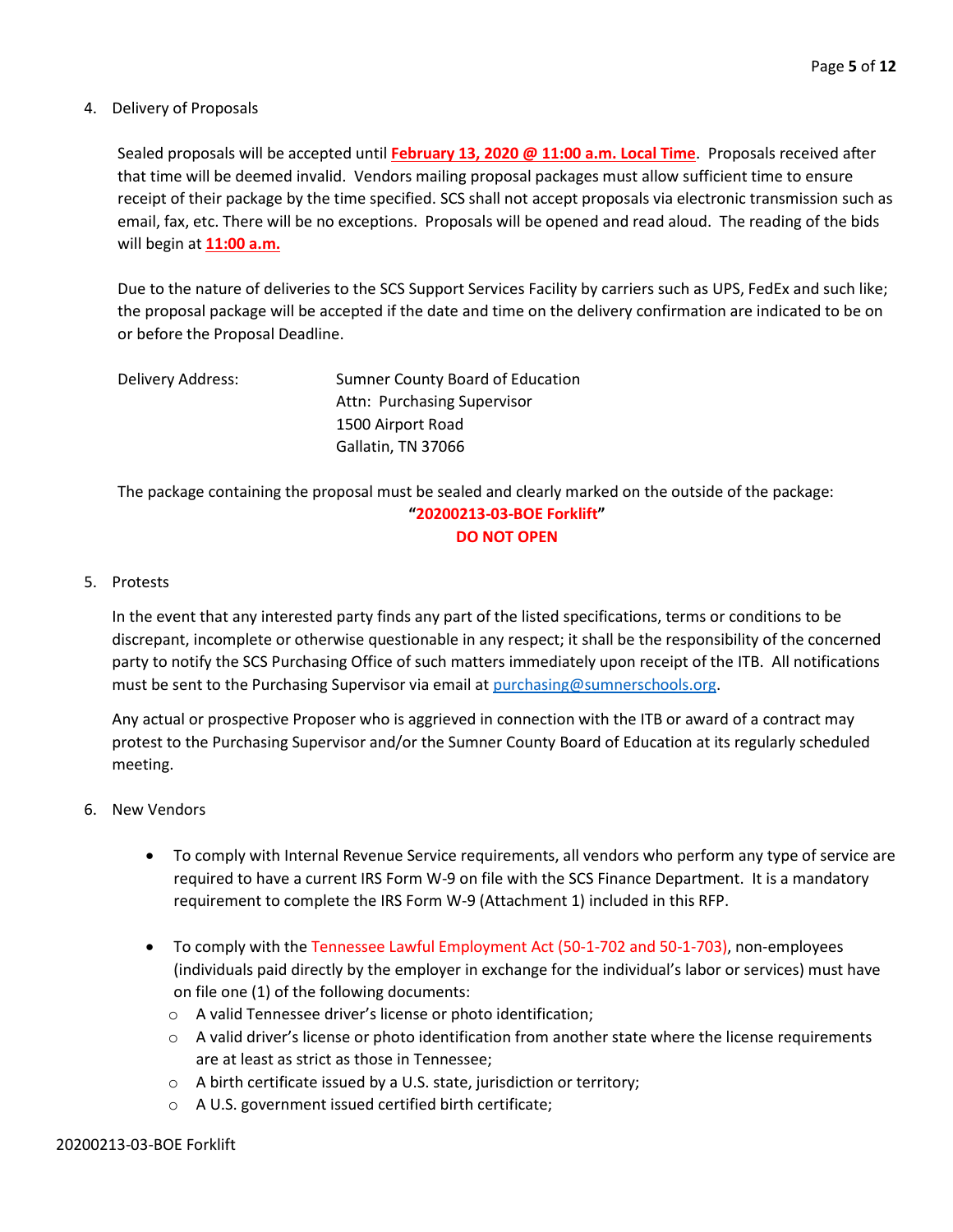- o A valid, unexpired U.S. passport;
- o A U.S. certificate of birth abroad (DS-1350 or FS-545)
- o A report of birth abroad of a U.S. citizen (FS-240);
- o A certificate of citizenship (N560 or N561);
- o A certificate of naturalization (N550, N570 or N578);
- o A U.S citizen identification card (I-197 or I-179); or
- o Valid alien registration documentation or other proof of current immigration registration recognized by the United States Department of Homeland Security that contains the individual's complete legal name and current alien admission number or alien file number (or numbers if the individual has more than one number).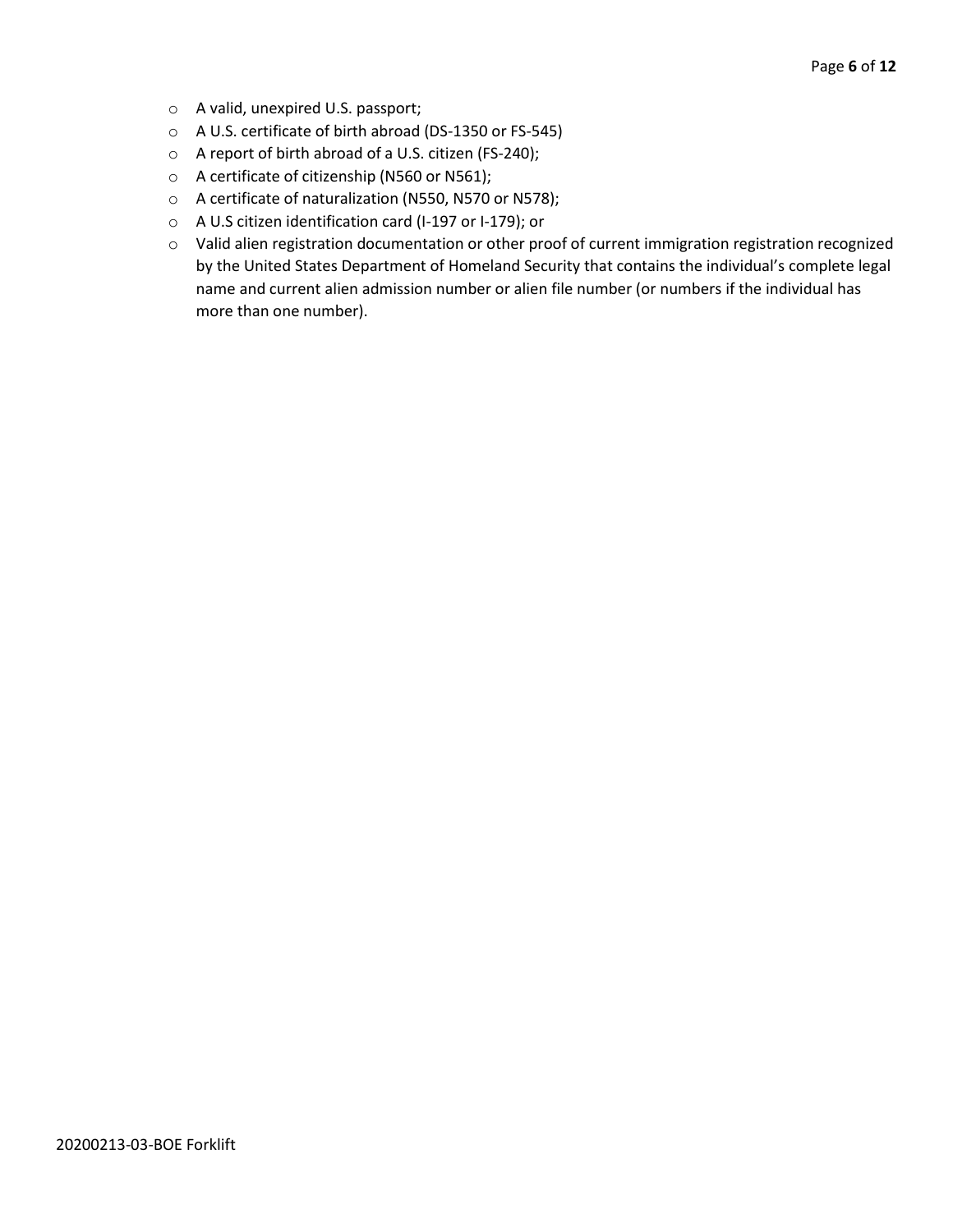#### **7.A Bid Form**



Attn: Purchasing Supervisor 1500 Airport Road Gallatin, TN 37066

Date

## **NEW EQUIPMENT**

| <b>MAKE</b> | <b>MODEL</b> | <b>COST</b> |
|-------------|--------------|-------------|
|             |              |             |
|             |              |             |

## **USED EQUIPMENT**

| <b>YEAR</b> | <b>MAKE</b> | <b>MODEL</b> | <b>HOURS</b> | <b>COST</b> |
|-------------|-------------|--------------|--------------|-------------|
|             |             |              |              |             |
|             |             |              |              |             |

By checking this box, Proposer agrees that SCS reserves the right to extend the terms, conditions and prices of this contract to other Institutions (such as State, Local and/or Public Agencies) who express an interest in participating in any contract that results from this ITB. Each of the piggyback Institutions will issue their own purchasing documents for the goods/service. Proposer agrees that SCS shall bear no responsibility or liability for any agreements between Proposer and the other Institution(s) who desire to exercise this option.

| <b>AUTHORIZED SIGNATURE:</b> |  |
|------------------------------|--|
| <b>PRINTED NAME:</b>         |  |
| <b>COMPANY NAME:</b>         |  |
| <b>PHONE:</b>                |  |
| <b>EMAIL</b>                 |  |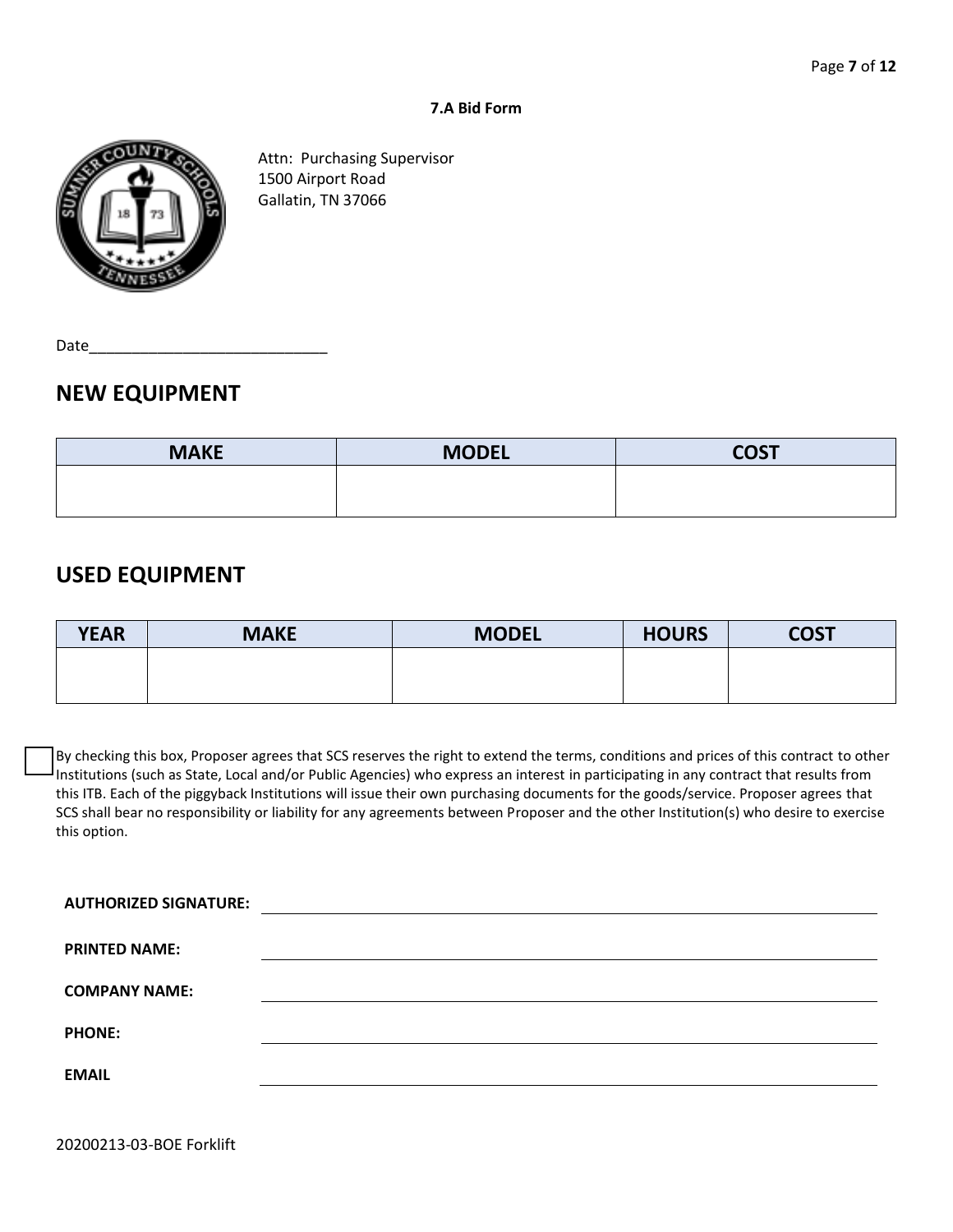#### 7.B IRS Form W9

| Give Form to the<br><b>Request for Taxpayer</b><br>requester. Do not<br>(Rev. December 2014)<br><b>Identification Number and Certification</b><br>send to the IRS.<br>Department of the Treasury<br>Internal Revenue Service<br>1 Name (as shown on your income tax return). Name is required on this line; do not leave this line blank.<br>2 Business name/disregarded entity name, if different from above                                                                                                                                                                                                                                                                                                                                                                                                                                                                                                                                                                                                                                   |                                                                                                                                    |                                                                                                                                                                                                                                                                                                                                                                                                                                                                                                                                                                                                                               |                                                                                                                                                                                                                                                                                                                                                                       |                            |    |                        |  |  |  |  |  |
|-------------------------------------------------------------------------------------------------------------------------------------------------------------------------------------------------------------------------------------------------------------------------------------------------------------------------------------------------------------------------------------------------------------------------------------------------------------------------------------------------------------------------------------------------------------------------------------------------------------------------------------------------------------------------------------------------------------------------------------------------------------------------------------------------------------------------------------------------------------------------------------------------------------------------------------------------------------------------------------------------------------------------------------------------|------------------------------------------------------------------------------------------------------------------------------------|-------------------------------------------------------------------------------------------------------------------------------------------------------------------------------------------------------------------------------------------------------------------------------------------------------------------------------------------------------------------------------------------------------------------------------------------------------------------------------------------------------------------------------------------------------------------------------------------------------------------------------|-----------------------------------------------------------------------------------------------------------------------------------------------------------------------------------------------------------------------------------------------------------------------------------------------------------------------------------------------------------------------|----------------------------|----|------------------------|--|--|--|--|--|
| σû<br>page<br>4 Exemptions (codes apply only to<br>3 Check appropriate box for federal tax classification; check only one of the following seven boxes:<br>Specific Instructions on<br>certain entities, not individuals; see<br>C Corporation<br>S Corporation Partnership<br>Individual/sole proprietor or<br>Trust/estate<br>instructions on page 3):<br>single-member LLC<br>Print or type<br>Exempt payee code (if any)<br>Limited liability company. Enter the tax classification (C=C corporation, S=S corporation, P=partnership) ▶<br>Exemption from FATCA reporting<br>Note. For a single-member LLC that is disregarded, do not check LLC; check the appropriate box in the line above for<br>the tax classification of the single-member owner.<br>code (if anv)<br>(Applies to accounts maintained outside the U.S.)<br>Other (see instructions)<br>5 Address (number, street, and apt. or suite no.)<br>Requester's name and address (optional)<br>6 City, state, and ZIP code<br>See<br>7 List account number(s) here (optional) |                                                                                                                                    |                                                                                                                                                                                                                                                                                                                                                                                                                                                                                                                                                                                                                               |                                                                                                                                                                                                                                                                                                                                                                       |                            |    |                        |  |  |  |  |  |
| Part I                                                                                                                                                                                                                                                                                                                                                                                                                                                                                                                                                                                                                                                                                                                                                                                                                                                                                                                                                                                                                                          |                                                                                                                                    | <b>Taxpayer Identification Number (TIN)</b>                                                                                                                                                                                                                                                                                                                                                                                                                                                                                                                                                                                   |                                                                                                                                                                                                                                                                                                                                                                       |                            |    |                        |  |  |  |  |  |
|                                                                                                                                                                                                                                                                                                                                                                                                                                                                                                                                                                                                                                                                                                                                                                                                                                                                                                                                                                                                                                                 |                                                                                                                                    | Enter your TIN in the appropriate box. The TIN provided must match the name given on line 1 to avoid                                                                                                                                                                                                                                                                                                                                                                                                                                                                                                                          |                                                                                                                                                                                                                                                                                                                                                                       |                            |    | Social security number |  |  |  |  |  |
|                                                                                                                                                                                                                                                                                                                                                                                                                                                                                                                                                                                                                                                                                                                                                                                                                                                                                                                                                                                                                                                 | TIN on page 3.                                                                                                                     | backup withholding. For individuals, this is generally your social security number (SSN). However, for a<br>resident alien, sole proprietor, or disregarded entity, see the Part I instructions on page 3. For other<br>entities, it is your employer identification number (EIN). If you do not have a number, see How to get a                                                                                                                                                                                                                                                                                              |                                                                                                                                                                                                                                                                                                                                                                       |                            | or |                        |  |  |  |  |  |
| <b>Employer identification number</b><br>Note. If the account is in more than one name, see the instructions for line 1 and the chart on page 4 for<br>guidelines on whose number to enter.                                                                                                                                                                                                                                                                                                                                                                                                                                                                                                                                                                                                                                                                                                                                                                                                                                                     |                                                                                                                                    |                                                                                                                                                                                                                                                                                                                                                                                                                                                                                                                                                                                                                               |                                                                                                                                                                                                                                                                                                                                                                       |                            |    |                        |  |  |  |  |  |
| Part II                                                                                                                                                                                                                                                                                                                                                                                                                                                                                                                                                                                                                                                                                                                                                                                                                                                                                                                                                                                                                                         | <b>Certification</b>                                                                                                               |                                                                                                                                                                                                                                                                                                                                                                                                                                                                                                                                                                                                                               |                                                                                                                                                                                                                                                                                                                                                                       |                            |    |                        |  |  |  |  |  |
|                                                                                                                                                                                                                                                                                                                                                                                                                                                                                                                                                                                                                                                                                                                                                                                                                                                                                                                                                                                                                                                 | Under penalties of perjury, I certify that:                                                                                        |                                                                                                                                                                                                                                                                                                                                                                                                                                                                                                                                                                                                                               |                                                                                                                                                                                                                                                                                                                                                                       |                            |    |                        |  |  |  |  |  |
|                                                                                                                                                                                                                                                                                                                                                                                                                                                                                                                                                                                                                                                                                                                                                                                                                                                                                                                                                                                                                                                 |                                                                                                                                    | 1. The number shown on this form is my correct taxpayer identification number (or I am waiting for a number to be issued to me); and                                                                                                                                                                                                                                                                                                                                                                                                                                                                                          |                                                                                                                                                                                                                                                                                                                                                                       |                            |    |                        |  |  |  |  |  |
|                                                                                                                                                                                                                                                                                                                                                                                                                                                                                                                                                                                                                                                                                                                                                                                                                                                                                                                                                                                                                                                 |                                                                                                                                    | 2. I am not subject to backup withholding because: (a) I am exempt from backup withholding, or (b) I have not been notified by the Internal Revenue<br>Service (IRS) that I am subject to backup withholding as a result of a failure to report all interest or dividends, or (c) the IRS has notified me that I am<br>no longer subject to backup withholding; and                                                                                                                                                                                                                                                           |                                                                                                                                                                                                                                                                                                                                                                       |                            |    |                        |  |  |  |  |  |
|                                                                                                                                                                                                                                                                                                                                                                                                                                                                                                                                                                                                                                                                                                                                                                                                                                                                                                                                                                                                                                                 |                                                                                                                                    | 3. I am a U.S. citizen or other U.S. person (defined below); and                                                                                                                                                                                                                                                                                                                                                                                                                                                                                                                                                              |                                                                                                                                                                                                                                                                                                                                                                       |                            |    |                        |  |  |  |  |  |
|                                                                                                                                                                                                                                                                                                                                                                                                                                                                                                                                                                                                                                                                                                                                                                                                                                                                                                                                                                                                                                                 |                                                                                                                                    | 4. The FATCA code(s) entered on this form (if any) indicating that I am exempt from FATCA reporting is correct.                                                                                                                                                                                                                                                                                                                                                                                                                                                                                                               |                                                                                                                                                                                                                                                                                                                                                                       |                            |    |                        |  |  |  |  |  |
|                                                                                                                                                                                                                                                                                                                                                                                                                                                                                                                                                                                                                                                                                                                                                                                                                                                                                                                                                                                                                                                 | instructions on page 3.                                                                                                            | Certification instructions. You must cross out item 2 above if you have been notified by the IRS that you are currently subject to backup withholding<br>because you have failed to report all interest and dividends on your tax return. For real estate transactions, item 2 does not apply. For mortgage<br>interest paid, acquisition or abandonment of secured property, cancellation of debt, contributions to an individual retirement arrangement (IRA), and<br>generally, payments other than interest and dividends, you are not required to sign the certification, but you must provide your correct TIN. See the |                                                                                                                                                                                                                                                                                                                                                                       |                            |    |                        |  |  |  |  |  |
| Sign<br>Here                                                                                                                                                                                                                                                                                                                                                                                                                                                                                                                                                                                                                                                                                                                                                                                                                                                                                                                                                                                                                                    | Signature of<br>U.S. person $\blacktriangleright$                                                                                  |                                                                                                                                                                                                                                                                                                                                                                                                                                                                                                                                                                                                                               |                                                                                                                                                                                                                                                                                                                                                                       | Date $\blacktriangleright$ |    |                        |  |  |  |  |  |
|                                                                                                                                                                                                                                                                                                                                                                                                                                                                                                                                                                                                                                                                                                                                                                                                                                                                                                                                                                                                                                                 | <b>General Instructions</b>                                                                                                        |                                                                                                                                                                                                                                                                                                                                                                                                                                                                                                                                                                                                                               | · Form 1098 (home mortgage interest), 1098-E (student loan interest), 1098-T<br>(tuition)                                                                                                                                                                                                                                                                             |                            |    |                        |  |  |  |  |  |
|                                                                                                                                                                                                                                                                                                                                                                                                                                                                                                                                                                                                                                                                                                                                                                                                                                                                                                                                                                                                                                                 |                                                                                                                                    | Section references are to the Internal Revenue Code unless otherwise noted.                                                                                                                                                                                                                                                                                                                                                                                                                                                                                                                                                   | · Form 1099-C (canceled debt)                                                                                                                                                                                                                                                                                                                                         |                            |    |                        |  |  |  |  |  |
| Future developments. Information about developments affecting Form W-9 (such<br>as legislation enacted after we release it) is at www.irs.gov/fw9.                                                                                                                                                                                                                                                                                                                                                                                                                                                                                                                                                                                                                                                                                                                                                                                                                                                                                              |                                                                                                                                    |                                                                                                                                                                                                                                                                                                                                                                                                                                                                                                                                                                                                                               | · Form 1099-A (acquisition or abandonment of secured property)                                                                                                                                                                                                                                                                                                        |                            |    |                        |  |  |  |  |  |
|                                                                                                                                                                                                                                                                                                                                                                                                                                                                                                                                                                                                                                                                                                                                                                                                                                                                                                                                                                                                                                                 | Use Form W-9 only if you are a U.S. person (including a resident alien), to<br><b>Purpose of Form</b><br>provide your correct TIN. |                                                                                                                                                                                                                                                                                                                                                                                                                                                                                                                                                                                                                               |                                                                                                                                                                                                                                                                                                                                                                       |                            |    |                        |  |  |  |  |  |
| An individual or entity (Form W-9 requester) who is required to file an information<br>return with the IRS must obtain your correct taxpayer identification number (TIN)<br>which may be your social security number (SSN), individual taxpayer identification<br>number (ITIN), adoption taxpayer identification number (ATIN), or employer<br>identification number (EIN), to report on an information return the amount paid to<br>you, or other amount reportable on an information return. Examples of information<br>returns include, but are not limited to, the following:                                                                                                                                                                                                                                                                                                                                                                                                                                                              |                                                                                                                                    |                                                                                                                                                                                                                                                                                                                                                                                                                                                                                                                                                                                                                               | If you do not return Form W-9 to the requester with a TIN, you might be subject<br>to backup withholding. See What is backup withholding? on page 2.<br>By signing the filled-out form, you:<br>1. Certify that the TIN you are giving is correct (or you are waiting for a number<br>to be issued).<br>2. Certify that you are not subject to backup withholding, or |                            |    |                        |  |  |  |  |  |
|                                                                                                                                                                                                                                                                                                                                                                                                                                                                                                                                                                                                                                                                                                                                                                                                                                                                                                                                                                                                                                                 | · Form 1099-INT (interest earned or paid)                                                                                          |                                                                                                                                                                                                                                                                                                                                                                                                                                                                                                                                                                                                                               | 3. Claim exemption from backup withholding if you are a U.S. exempt payee. If<br>applicable, you are also certifying that as a U.S. person, your allocable share of                                                                                                                                                                                                   |                            |    |                        |  |  |  |  |  |
|                                                                                                                                                                                                                                                                                                                                                                                                                                                                                                                                                                                                                                                                                                                                                                                                                                                                                                                                                                                                                                                 |                                                                                                                                    | . Form 1099-DIV (dividends, including those from stocks or mutual funds)                                                                                                                                                                                                                                                                                                                                                                                                                                                                                                                                                      | any partnership income from a U.S. trade or business is not subject to the                                                                                                                                                                                                                                                                                            |                            |    |                        |  |  |  |  |  |
|                                                                                                                                                                                                                                                                                                                                                                                                                                                                                                                                                                                                                                                                                                                                                                                                                                                                                                                                                                                                                                                 |                                                                                                                                    | * Form 1099-MISC (various types of income, prizes, awards, or gross proceeds)                                                                                                                                                                                                                                                                                                                                                                                                                                                                                                                                                 | withholding tax on foreign partners' share of effectively connected income, and                                                                                                                                                                                                                                                                                       |                            |    |                        |  |  |  |  |  |
| . Form 1099-B (stock or mutual fund sales and certain other transactions by<br>brokers)<br>· Form 1099-S (proceeds from real estate transactions)                                                                                                                                                                                                                                                                                                                                                                                                                                                                                                                                                                                                                                                                                                                                                                                                                                                                                               |                                                                                                                                    | 4. Certify that FATCA code(s) entered on this form (if any) indicating that you are<br>exempt from the FATCA reporting, is correct. See What is FATCA reporting? on<br>page 2 for further information.                                                                                                                                                                                                                                                                                                                                                                                                                        |                                                                                                                                                                                                                                                                                                                                                                       |                            |    |                        |  |  |  |  |  |

· Form 1099-K (merchant card and third party network transactions)

Cat. No. 10231X

Form W-9 (Rev. 12-2014)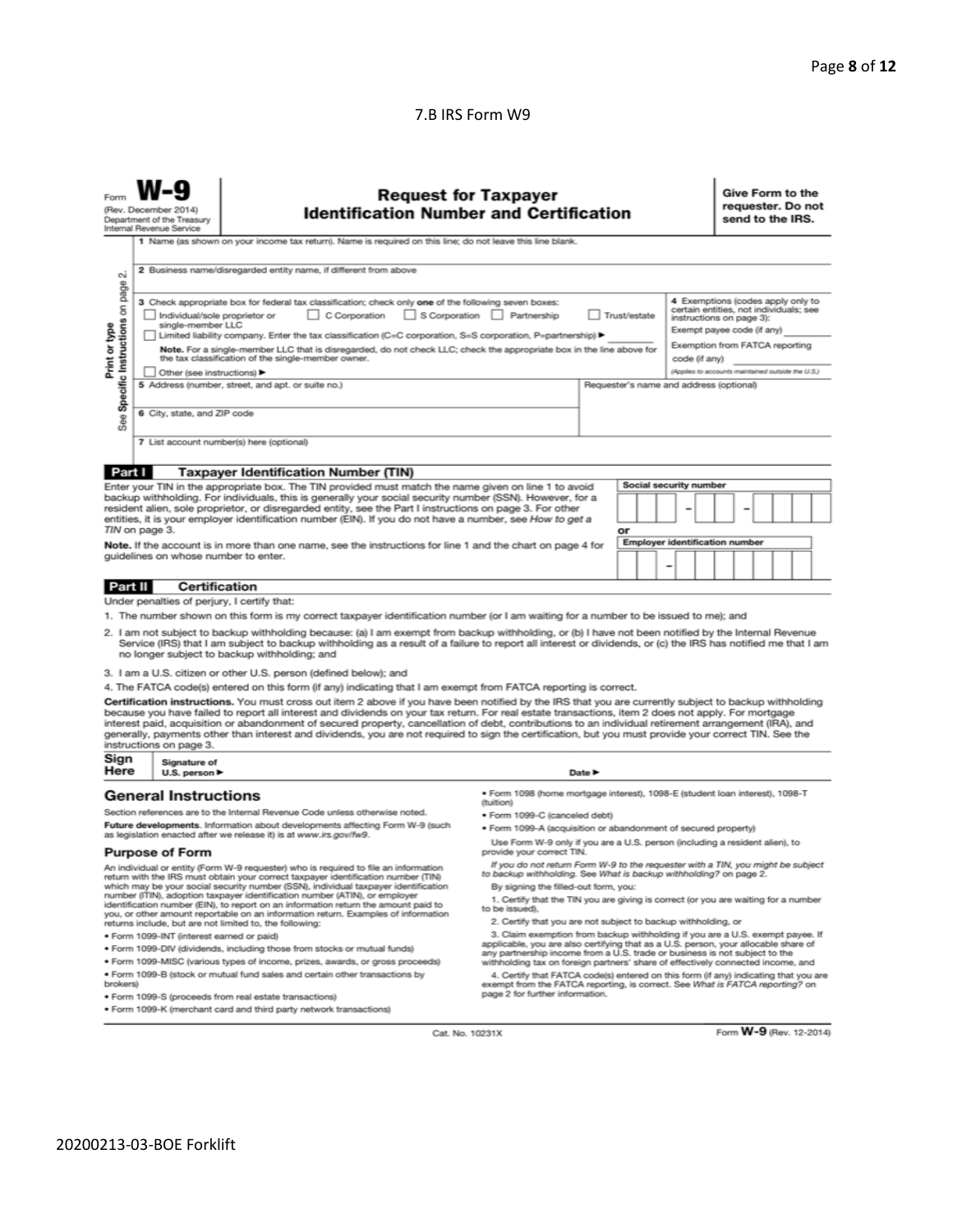#### **ATTACHMENT 7.C – Attestation Re Personnel**

## **ATTESTATION RE PERSONNEL USED IN CONTRACT PERFORMANCE**

| CONTRACTOR LEGAL ENTITY NAME:                                          |  |
|------------------------------------------------------------------------|--|
| FEDERAL EMPLOYER IDENTIFICATION NUMBER:<br>(or Social Security Number) |  |

**The Contractor, identified above, does hereby attest, certify, warrant and assure that the Contractor shall not knowingly utilize the services of an illegal immigrant in the performance of this Contract and shall not knowingly utilize the services of any subcontractor who will utilize the services of an illegal immigrant in the performance of this Contract, T.C.A. § 12-3-309.**

SIGNATURE & DATE:

*NOTICE: This attestation MUST be signed by an individual empowered to contractually bind the Contractor.*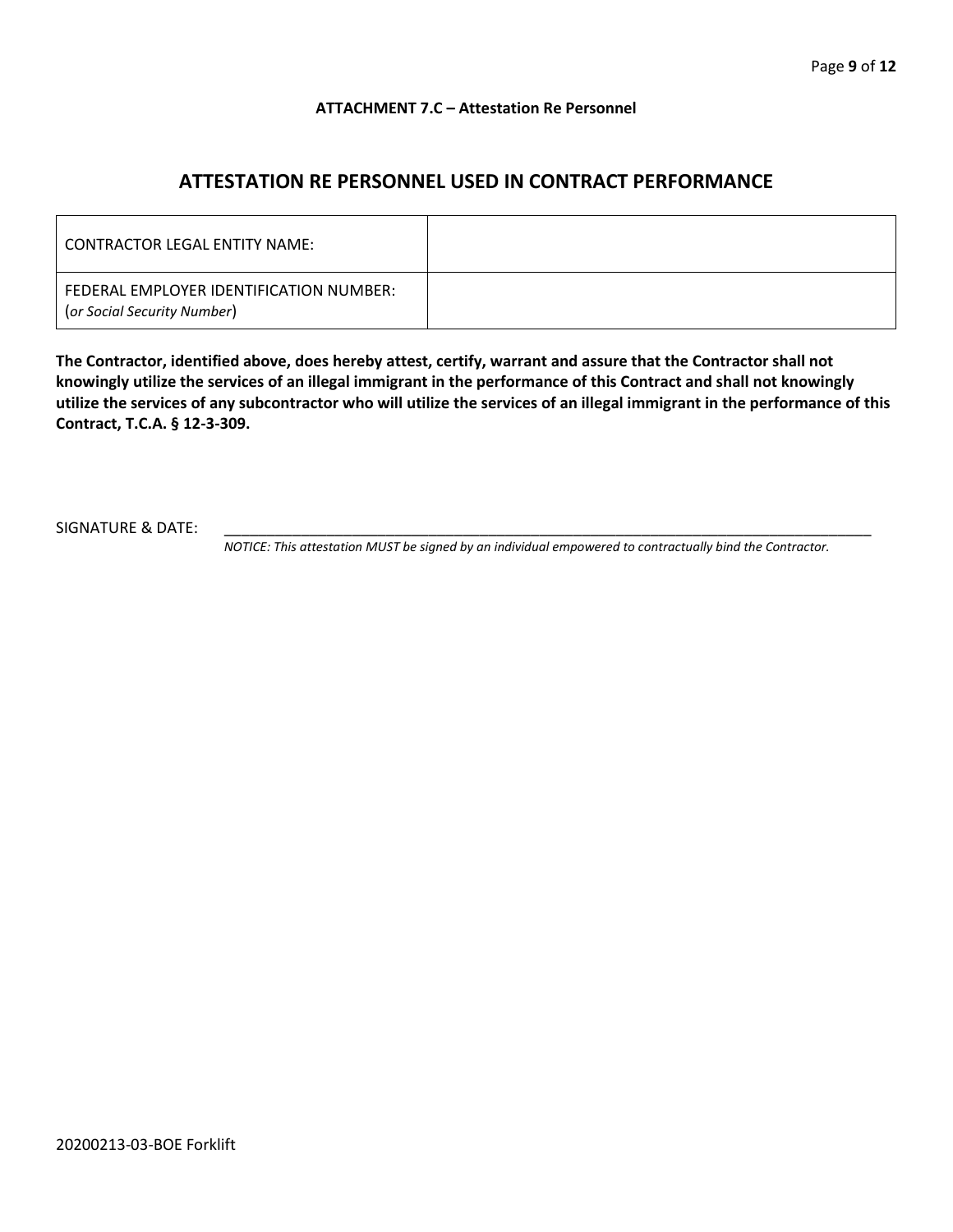#### **ATTACHMENT 7.D – Standard Terms & Conditions SUMNER COUNTY BOARD OF EDUCATION (SCS)**

#### **1. PREPARATION AND SUBMISSION OF BID.**

- **a.** Failure to examine any drawings**,** specifications, or instructions will be at the proposer's risk. Any deviation from the stated terms, conditions and specifications must be coordinated with and approved in writing by the SCS Purchasing Supervisor.
- **b.** RFP/ITB SUBMITTAL / SIGNATURE: Proposal shall give the full name and business address of the bidder. If the proposer is a corporation, the name shall be stated as it is in the corporate charter. Proposals must be signed in ink by the proposer's authorized agent. Unsigned proposals will be rejected. Proposals are to be sealed and the outside of the envelope is to reference the RFP/ITB number. The person signing the proposal must show their title, and if requested by the institution, must furnish satisfactory proof of his or her authority to bind his or her company in contract. Proposer understands that by submitting a proposal with an authorized signature, it shall constitute an offer to SCS. Proposals must be typewritten or in ink; otherwise they may not be considered. Purchase orders will be issued to the firm name appearing on the W9. Electronic submissions via email, fax, etc. shall not be accepted.
- **c.** SCS is not responsible for any costs incurred by any vendor pursuant to the RFP/ITB. The vendor shall be responsible for all costs incurred in connection with the preparation and submission of its proposal.
- **d.** All proposers must be in compliance with T.C.A. § 62-6-119 at the time of proposal submission and provide evidence of compliance with the applicable provisions of the chapter before such proposal may be considered.
- **e.** Proposals are to be received in the location designated in the RFP/ITB no later than the specified date and time. Late submissions will NOT be opened or considered.
- **f.** No erasures permitted. Errors may be crossed out and corrections printed in ink or typewritten adjacent to error and must be initialed in ink by person signing the proposal.
- **g.** Specifications: Reference to available specifications shall be sufficient to make the terms of the specifications binding on the proposer. The use of the name of a manufacturer, or any special brand or make in describing an item does not restrict the proposer to that manufacturer or specific article, unless specifically stated. Comparable products of other manufacturers will be considered if proof of compatibility is contained in the proposal. Proposers are required to notify SCSs Purchasing Supervisor whenever specifications/procedures are not perceived to be fair and open. The articles on which the proposal is submitted must be equal or superior to that specified. Informative and Descriptive Literature: The proposer must show brand or trade names of the articles proposed, when applicable. It shall be the responsibility of the proposer, including proposer's whose product is referenced, to furnish with the proposer such specifications, catalog pages, brochures or other data as will provide an adequate basis for determining the quality and functional capabilities of the product offered. Failure to provide this data may be considered valid justification for rejection of proposer.
- **h.** Samples: Samples of items when called for, must be furnished free of expense, and if not destroyed will, upon proposer's request within ten (10) days of RFP/ITB opening, be returned at the proposer's expense. Each sample must be labeled with the proposer's name, manufacturer's brand name and number, RFP/ITB number and item reference.
- **i.** Time of Performance: The number of calendar days in which delivery is to be made after receipt of order shall be stated in the RFP/ITB and may be a factor in making an award, price notwithstanding. If no delivery time is stated in the bid, bidder agrees that delivery is to be made within two weeks (10 business days) of order.
- **j.** Transportation and delivery charges should be included in the price and be fully prepaid by the vendor to the destination specified in the RFP/ITB. Proposal prices shall include delivery of all items F.O.B. destination.
- **k.** New materials and supplies must be delivered unless otherwise specifically stated in the RFP/ITB.
- **l.** Alternate/multiple bids will not be considered unless specifically called for in the RFP/ITB.
- **m.** Only proposals submitted on RFP/ITB forms furnished by SCS will be considered.
- **n.** By signing this RFP/ITB where indicated, the proposer agrees to strictly abide by all local, state and federal statutes and regulations. The proposer further certifies that this proposer is made without collusion or fraud.
- **o.** Error in Proposal. In case of error in the extension of prices in the proposal, the unit price will govern. Late submissions will NOT be opened or considered. Proposers are cautioned to verify their proposals before submission, as amendments received after the RFP/ITB deadline will not be considered. No proposals shall be altered, amended or withdrawn after opening. After proposal opening, a proposer may withdraw a proposal only when there is obvious clerical error such as a misplaced decimal point, or when enforcement of the proposal would impose unconscionable hardship due to an error in the proposal resulting in a quotation substantially below the other proposals received. Proposal withdrawals will be considered only upon written request of the proposer.
- **2. OPEN RECORDS.** In order to comply with the provisions of the Tennessee Open Records Act, all proposals will be publicly opened and are subject to public inspection after the award upon written request. Proposers may be present at RFP/ITB opening. Summary information will be posted the SCS website, www.sumnerschools.org under the Invitation to Bid link.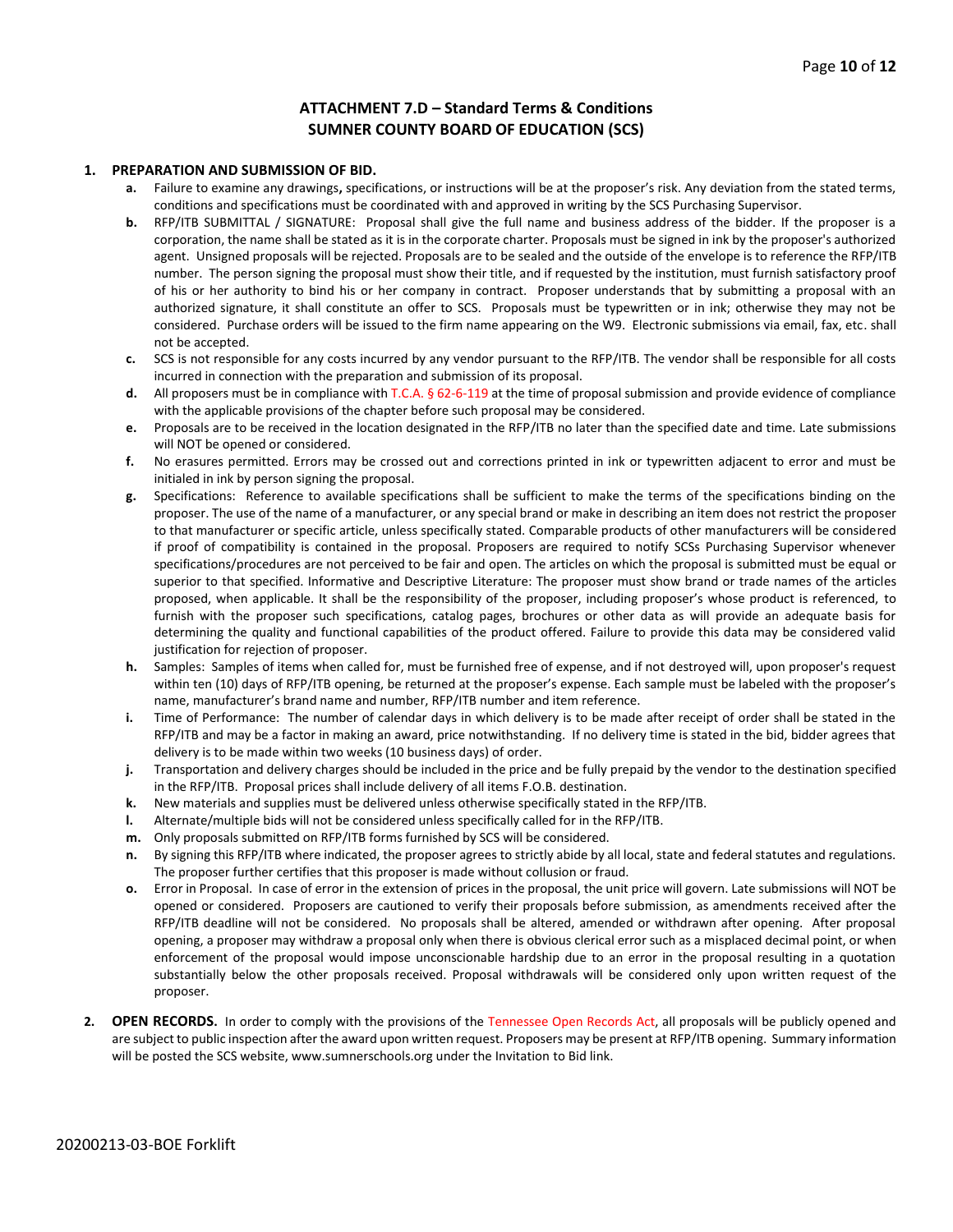- **3. ACCEPTANCE AND AWARD.** SCS reserves the right to reject any and all proposals and to waive any informality in proposals and, unless otherwise specified by the proposer to accept any item in the proposal. Action to reject all proposals shall be taken for unreasonably high prices, errors in the proposal documents, cessation of need, unavailability of funds, or any other reason approved by SCS.
	- **a.** Contracts and purchases will be made with the lowest, responsive, responsible, qualified proposer. The quality of the articles to be supplied, their conformity with the specifications, their suitability to the requirements of the Institution, cash discount offered, and the delivery terms will be taken into consideration.
	- **b.** Any deviation from these stated terms, specifications and conditions must be coordinated with and approved in writing by the Purchasing Supervisor.
	- **c.** Prices quoted on the response (if any) are to be considered firm and binding until the said equipment, supplies or services are in the possession of SCS.
	- **d.** SCS reserves the right to order more or less than the quantity listed in the proposal.
	- **e.** If a proposer fails to state a time within which a proposal must be accepted, it is understood and agreed that SCS shall have ninety (90) days to accept.
	- **f.** No purchase or contract is authorized or valid until the issuance of a SCS purchase order in accordance with SCS policy. No SCS employee is authorized to purchase equipment, supplies or services prior to the issuance of such a purchase order.
	- **g.** The contract may not be assigned without written SCS consent.
	- **h.** If the appropriate space is marked on the RFP/ITB, other Institutions (such as State, Local and/or Public Agencies) may purchase off the contract during the same period as SCS.
	- **i.** The awarded proposer will be required to post a performance and payment bond in the amount of 25% of the contract price if it exceeds \$100,000 as stated by T.C.A. §12-4-201.
	- **j.** If the project cost is in excess of \$25,000 a performance bond must be secured by the requesting part in an amount equal to the market improvement value.
	- **k.** By submission of this bid and signature thereof, the Bidder acknowledges compliance with the provisions of Public Chapter No. 587 / Senate Bill No. 2048 (Employee Background Check). The Bidder further agrees to submit a formal certification thereof prior to commencing work.
- **4. PAYMENT**. Payment terms must be specified in the proposal, including any discounts for early payment. Partial payments will not be approved unless justification for such payment can be shown. Terms will be NET 30 days. Payment will not be made until the conditions and specifications of the RFP/ITB are inspected and approved as conforming by persons appointed by SCS.
- **5. DEFAULT OF SELECTED VENDOR.** In case of vendor default, SCS may procure the articles or services from other sources and hold the defaulting vendor responsible for any resulting cost. If the awarded vendor violates any terms of their response, the contract, SCS policy or any law, they may be disqualified from proposing for a period of two years for minor violations or longer for major violations. Proposals from disqualified proposers will not be accepted during the period of disqualification.
- **6. INSPECTION OF PURCHASES.** Articles received which are not equivalent will not be accepted and will be picked up by the vendor or returned to vendor, shipping charges collect. SCS shall have a reasonable period in which to inspect and accept or reject materials without liability. If necessity requires SCS to use nonconforming materials, an appropriate reduction in payment may be made.
- **7. TAXES.** SCS is tax exempt; do not include taxes in quotation. Vendors making improvements or additions to or performing repair work on real property for SCS are liable for any applicable sales or use tax on tangible personal property used in connection with the contract or furnished to vendors by the state for use under the contract.
- **8. NONDISCRIMINATION.** SCS is an equal opportunity employer. SCS and bidder agree to comply with Titles VI and VII of the Civil Rights Act of 1964, Title IX of the Education Amendments of 1972, Section 504 of the Rehabilitation Act of 1973, Executive Order 11,246, the Americans with Disabilities Act of 1990 and the related regulations to each. Each party assures that it will not discriminate against any individual including, but not limited to employees or applicants for employment and/or students, because of race, religion, creed, color, sex, age, disability, veteran status or national origin. In the event that any claims should arise with regards to violations of any such local, state or federal law, statues, rule or regulations, the vendor will indemnify and hold SCS harmless for any damages, including court costs or attorney fees, which might be incurred.
- **9. PROHIBITIONS/NO VENDOR CONTRACT FORM.** Acceptance of gifts from vendors is prohibited. T.C.A. §12-4-106. The contract documents for purchase under this RFP/ITB shall consist of the successful proposer's bid and SCSs purchase order. The proposer may request exceptions to terms and conditions and/or request SCS to accept other terms and conditions by means of subsequent documents such as invoices, warranty agreements, license agreements, etc. All subsequent documents shall be open to revision for impermissible language. SCS reserves the right to render the proposal unresponsive and subject the proposal to rejection if successful terms cannot be negotiated.